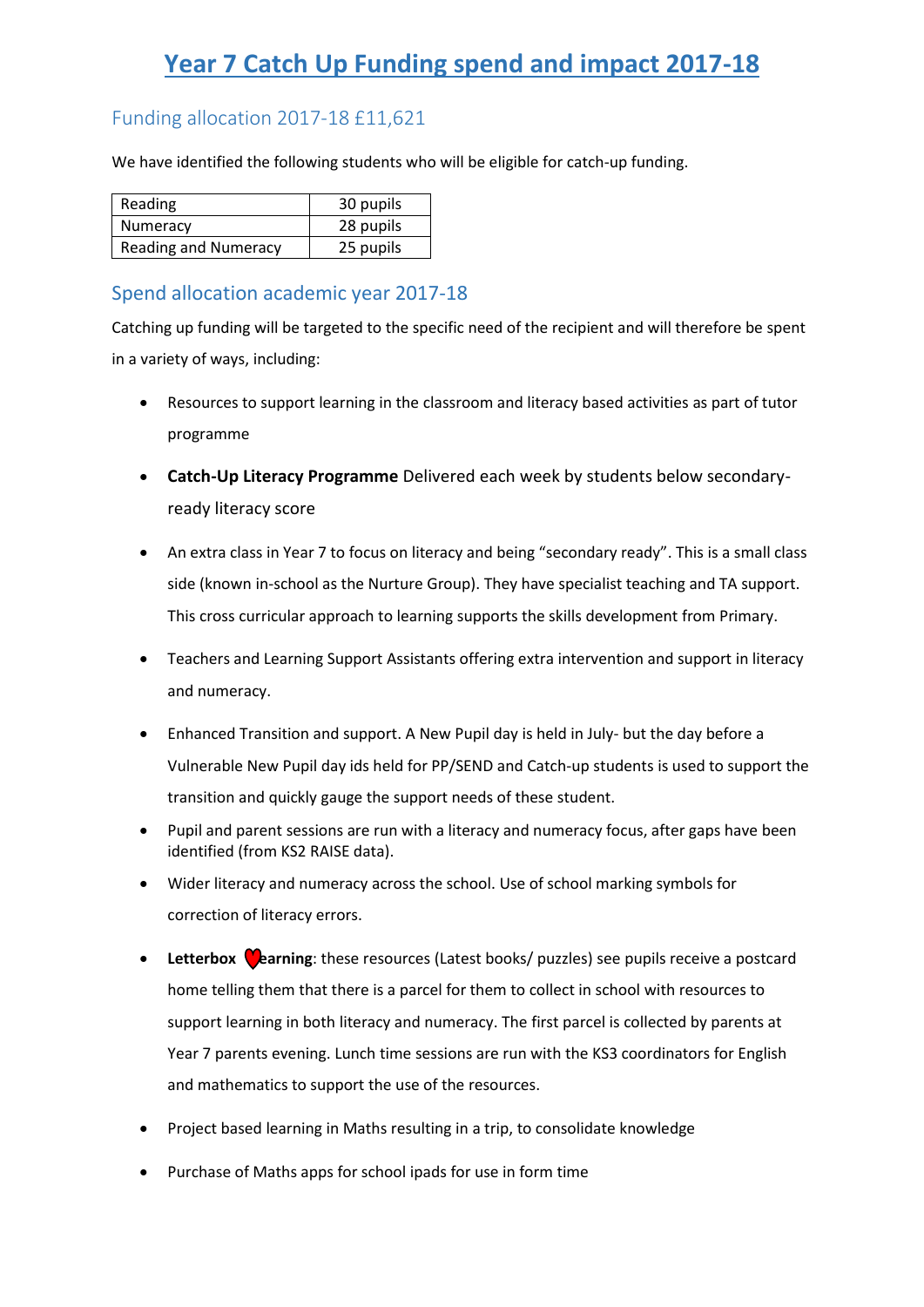## **Impact 2017-18**

## **Literacy**

EOY exam data. A score below 40% identifies pupils have significant areas for development in their writing going into Y8 and will form my Aim High Intervention group in Y8.

12 students still require further intervention in Year 8- and will form part of the Aim High Intervention group.

| Gender                                                                                                     | PP          | <b>FSM</b>  | <b>SEN</b><br><b>Status</b> | <b>Sept: BaselineSpelling age</b> | <b>EOY EXAM SCORE %</b> |
|------------------------------------------------------------------------------------------------------------|-------------|-------------|-----------------------------|-----------------------------------|-------------------------|
| $\mathsf F$                                                                                                |             | ${\sf N}$   |                             | 13.90                             | 60                      |
| $\mathsf{M}% _{T}=\mathsf{M}_{T}\!\left( a,b\right) ,\ \mathsf{M}_{T}=\mathsf{M}_{T}\!\left( a,b\right) ,$ |             | ${\sf N}$   |                             | 12.50                             | 70                      |
| $\mathsf F$                                                                                                | Υ           | ${\sf N}$   | $\mathsf K$                 | 9.10                              | 30                      |
| $\mathsf{M}% _{T}=\mathsf{M}_{T}\!\left( a,b\right) ,\ \mathsf{M}_{T}=\mathsf{M}_{T}\!\left( a,b\right) ,$ | Υ           | $\mathsf Y$ | ${\sf N}$                   | 12.70                             | 30                      |
| $\mathsf{M}% _{T}=\mathsf{M}_{T}\!\left( a,b\right) ,\ \mathsf{M}_{T}=\mathsf{M}_{T}\!\left( a,b\right) ,$ | $\mathsf Y$ | $\mathsf Y$ | $\sf K$                     | 12.90                             | 60                      |
| $\mathsf F$                                                                                                |             | ${\sf N}$   |                             | 11.60                             | 70                      |
| $\mathsf F$                                                                                                | Y           | ${\sf N}$   | ${\sf N}$                   | 15.10                             | 70                      |
| $\mathsf F$                                                                                                |             | ${\sf N}$   |                             | 11.10                             | 50                      |
| $\mathsf{M}% _{T}=\mathsf{M}_{T}\!\left( a,b\right) ,\ \mathsf{M}_{T}=\mathsf{M}_{T}\!\left( a,b\right) ,$ |             | ${\sf N}$   |                             | 15.00                             | 60                      |
| F                                                                                                          |             | ${\sf N}$   |                             | 13.20                             | $70\,$                  |
| $\mathsf{M}% _{T}=\mathsf{M}_{T}\!\left( a,b\right) ,\ \mathsf{M}_{T}=\mathsf{M}_{T}\!\left( a,b\right) ,$ | $\mathsf Y$ | $\mathsf Y$ | $\sf K$                     | 12.60                             | 30                      |
| $\mathsf F$                                                                                                |             | ${\sf N}$   |                             | 12.10                             | 50                      |
| ${\sf M}$                                                                                                  | $\mathsf Y$ | ${\sf N}$   |                             | 14.20                             | 70                      |
| ${\sf M}$                                                                                                  |             | ${\sf N}$   |                             | $11.90\,$                         | 50                      |
| $\sf M$                                                                                                    | $\mathsf Y$ | $\mathsf Y$ |                             | 10.70                             | 30                      |
| F                                                                                                          |             | ${\sf N}$   | $\sf K$                     | 8.80                              | 30                      |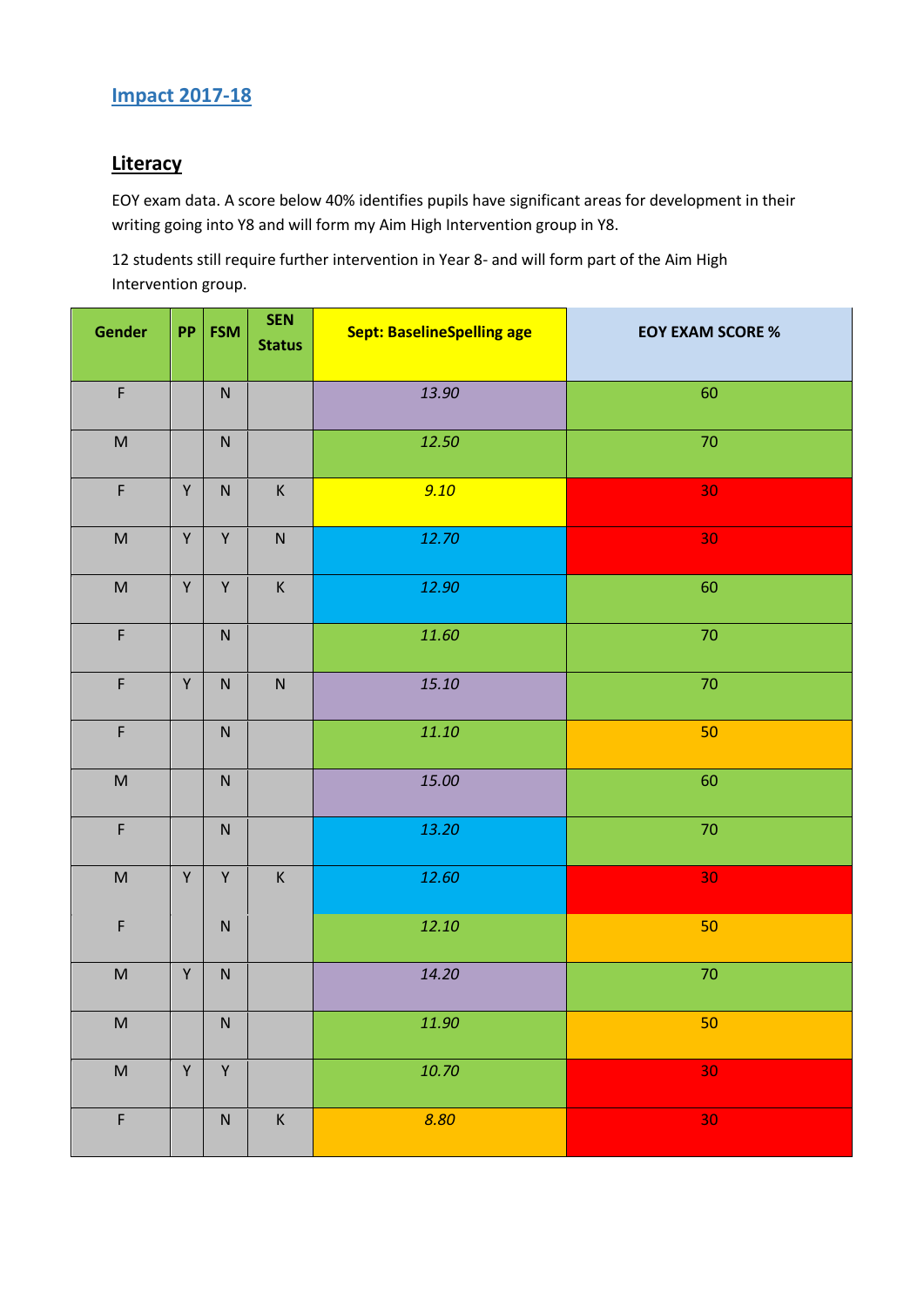| $\mathsf F$                                                                                                |              | ${\sf N}$    | $\sf K$      | 7.70      | $30\,$          |
|------------------------------------------------------------------------------------------------------------|--------------|--------------|--------------|-----------|-----------------|
| $\mathsf F$                                                                                                |              | ${\sf N}$    |              | 10.20     | 40              |
| $\sf M$                                                                                                    |              | ${\sf N}$    | $\mathsf K$  | 10.30     | 40              |
| $\mathsf F$                                                                                                | $\mathsf Y$  | $\mathsf Y$  | $\mathsf K$  | 8.00      | 60              |
| $\sf M$                                                                                                    | $\mathsf Y$  | ${\sf N}$    | $\mathsf{S}$ | 7.40      | 50              |
| $\sf M$                                                                                                    |              | ${\sf N}$    | $\mathsf K$  | 11.90     | 60              |
| $\sf M$                                                                                                    | $\mathsf Y$  | ${\sf N}$    | $\mathsf K$  | 10.10     | 50              |
| $\sf M$                                                                                                    |              | $\mathsf{Y}$ | $\mathsf K$  | 9.40      | 40              |
| $\sf M$                                                                                                    |              | ${\sf N}$    | $\mathsf K$  | 9.30      | 30              |
| $\mathsf F$                                                                                                | $\mathsf Y$  | ${\sf N}$    | ${\sf N}$    | 14.60     | 50              |
| $\mathsf F$                                                                                                |              | ${\sf N}$    |              | 14.50     | 60              |
| $\mathsf F$                                                                                                |              | ${\sf N}$    |              | 11.10     | 60              |
| $\sf M$                                                                                                    | $\mathsf{Y}$ | ${\sf N}$    | ${\sf N}$    | 13.60     | 30 <sub>o</sub> |
| $\sf M$                                                                                                    |              | ${\sf N}$    |              | 11.00     | $40\,$          |
| $\mathsf F$                                                                                                |              | ${\sf N}$    | ${\sf N}$    | 10.70     | $50\,$          |
| $\sf M$                                                                                                    |              | ${\sf N}$    |              | $11.10\,$ | 50              |
| $\sf M$                                                                                                    |              | ${\sf N}$    |              | 6.00      | 60              |
| $\mathsf F$                                                                                                |              | ${\sf N}$    | $\sf K$      | 12.60     | 30              |
| $\mathsf{M}% _{T}=\mathsf{M}_{T}\!\left( a,b\right) ,\ \mathsf{M}_{T}=\mathsf{M}_{T}\!\left( a,b\right) ,$ |              | ${\sf N}$    |              | 9.40      | 40              |
| $\overline{\mathsf{F}}$                                                                                    |              | ${\sf N}$    | $\sf K$      | 8.10      | $40\,$          |
| $\sf M$                                                                                                    |              | ${\sf N}$    |              | 8.80      | 30              |
| $\mathsf F$                                                                                                |              | ${\sf N}$    | $\sf K$      | $10.60\,$ | 30              |
| $\mathsf F$                                                                                                |              | ${\sf N}$    |              | 13.70     | 60              |
| $\overline{F}$                                                                                             |              | ${\sf N}$    |              | 10.90     | 50              |